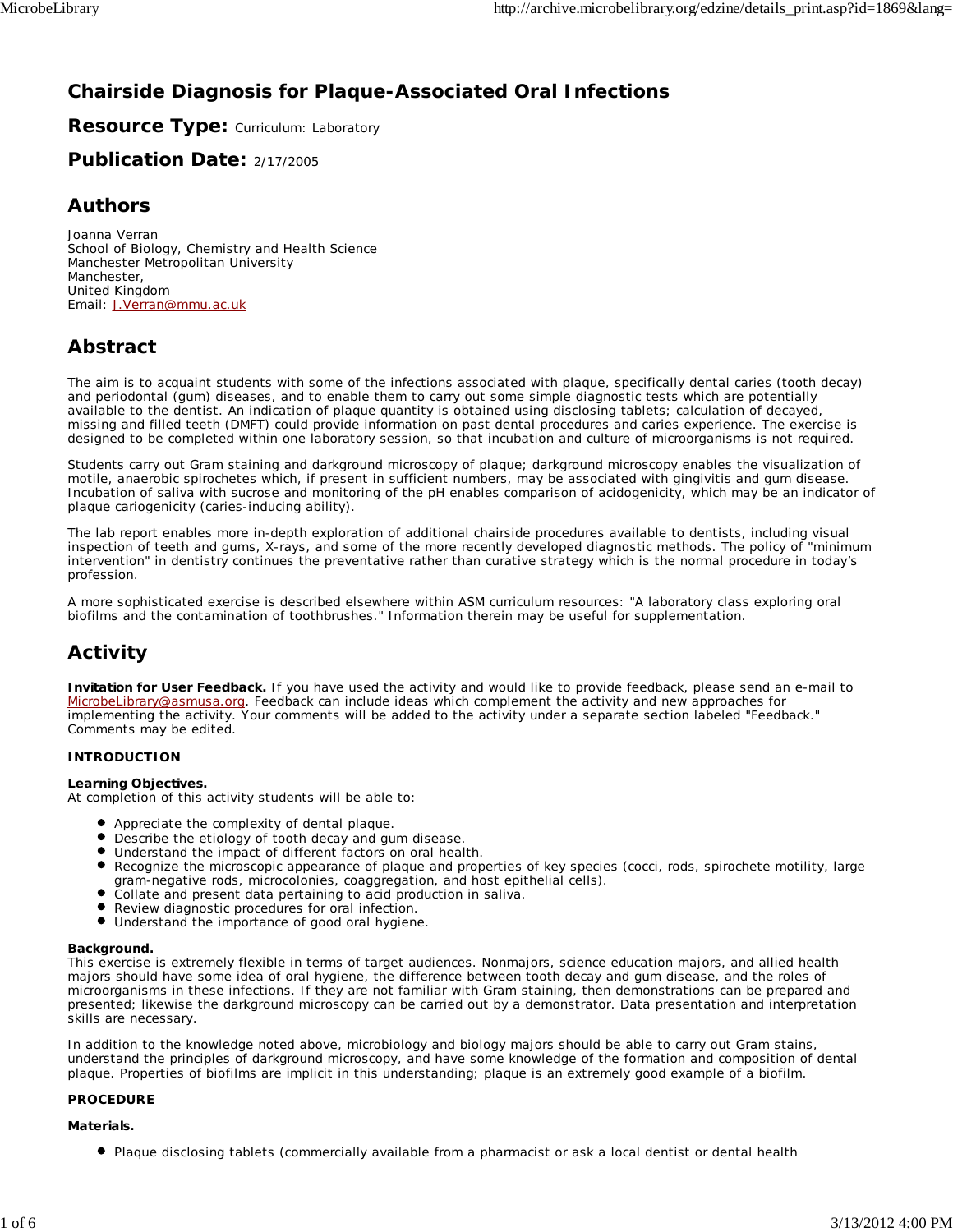- organization)
- $\bullet$ Digital camera
- $\bullet$ Darkground microscope with attached camera
- $\bullet$ Microscope slides and cover slips
- $\bullet$ Sterile toothpick
- Physiological saline
- $\bullet$ Gram reagents
- Test tubes (of a size compatible with pH meter probe)
- Sucrose solution (5% in water, need not be sterile)
- pH meter (one per six students preferable)
- Toothbrush and toothpaste (one per student)
- $\bullet$ Mirror

#### **Student Version.**

#### *Chairside diagnoses for plaque-associated oral conditions*

The oral microflora have a significant role in oral disease: dental caries, periodontal diseases, denture-associated stomatitis, and oral malodour have all been associated with the normal oral flora.

In the surgery, the clinician examines the gums and teeth (as well as other tissues in the cavity) for evidence of various disease conditions. In terms of those diseases associated with microorganisms, policy has switched significantly over the past decades from one of treatment to one of prevention. One strategy for reinforcing a prevention message is to utilize methods which enable indicators of oral disease to be demonstrated to patients at the chairside.

This class will explore some of those methods.

#### *1. Darkground microscopy and the gingival flora***.**

Periodontal (gum) diseases result from the loss of attachment of tooth and gum. A gingival crevice develops and is filled with periodontopathogenic microorganisms (particularly gram-negative anaerobes) which produce enzymes and toxins which further aggravate the condition. Eventually the pocket depth is so significant that even the underlying bone is damaged, and the tooth is loosened and lost.

Good oral hygiene (i.e., plaque removal) provides an excellent strategy for helping prevent periodontal disease. Gingivitis, inflammation of the gums, is generally deemed to be a possible initial stage of gum disease. In all cases, in any study, gingivitis is an inevitable consequence of the absence of oral hygiene, but unlike periodontal disease, it is reversible.

In order to demonstrate a more pathogenic gingival flora, plaque sampled from the gingival margin can be examined using darkground microscopy. The anaerobic, motile spirochetes are very difficult to culture, but their typical corkscrew motility is easily seen in such a specimen, and their presence is indicative of a more mature, potentially pathogenic gingival flora.

#### *Activity.*

Place a drop of physiological saline on a microscope slide. Using a sterile toothpick, remove some plaque from the tooth-gum interface (use back teeth and take care not to injure gums), and mix gently with the drop of saline on the slide. Place a coverslip over the sample, and IMMEDIATELY examine using darkground microscopy. Look for spirochetes, clusters of microorganisms of different shapes, and epithelial cells and take a representative image.

Now perform a Gram stain of a plaque sample. Examine using brightfield microscopy under oil immersion. Note different Gram reactions and shapes of cells. Look for gram-positive cocci (probably streptococci), gram-positive or variable staining rods (e.g., *Actinomyces*), filamentous, thin, long gram-negative rods (e.g., putative *Fusobacterium*, long rods with pointed ends; *Prevotella* or *Porphyromonas*, large rods) and possibly corncobs (cocci attached to rods).

#### *2. Acidogenic properties of the oral flora*

Dental caries (tooth decay) is the dissolution of tooth enamel caused by organic acid produced during carbohydrate fermentation by acidogenic members of the plaque flora. *Streptococci* are particularly important, with the species *Streptococcus mutans* having a significant association with dental caries in the literature. *Lactobacilli* are also acidogenic and aciduric but are generally deemed to be secondary colonizers of the lesion. Thus, plaque containing a higher proportion of these acidogenic microorganisms may be more cariogenic. It is not easy to sample plaque to demonstrate this acidogenicity, but saliva as a transport medium may be used to indicate the prevalence of these species in the oral cavity.

#### *Activity.*

Collect 2 ml of saliva into each of two sterile test tubes and measure the pH. This provides an indication of the resting pH. Put 2 ml of sucrose solution (5% weight per volume) into a third test tube and measure the pH. Add 2 ml of the sucrose solution provided to one of the saliva test tubes and 2 ml of saline to the other two tubes and immediately note the pH. Place the test tubes in a water bath (37°C) and read the pH of all three test tubes (saliva, saliva plus sucrose, sucrose) after 2 hours. Record initial and end pH for yourself and the rest of the group. Is there any difference in acidogenicity for the different samples?

#### *Plaque quantity*

The presence of plaque on teeth is inevitable, but good oral hygiene can help keep it under control. In order to demonstrate the presence of plaque to children, disclosing tablets are used. These contain a vegetable dye which stains plaque (and tongue) and enables the extent of coverage to be seen. It can also be used after cleaning teeth to determine how effective the brushing has been.

#### *Activity.*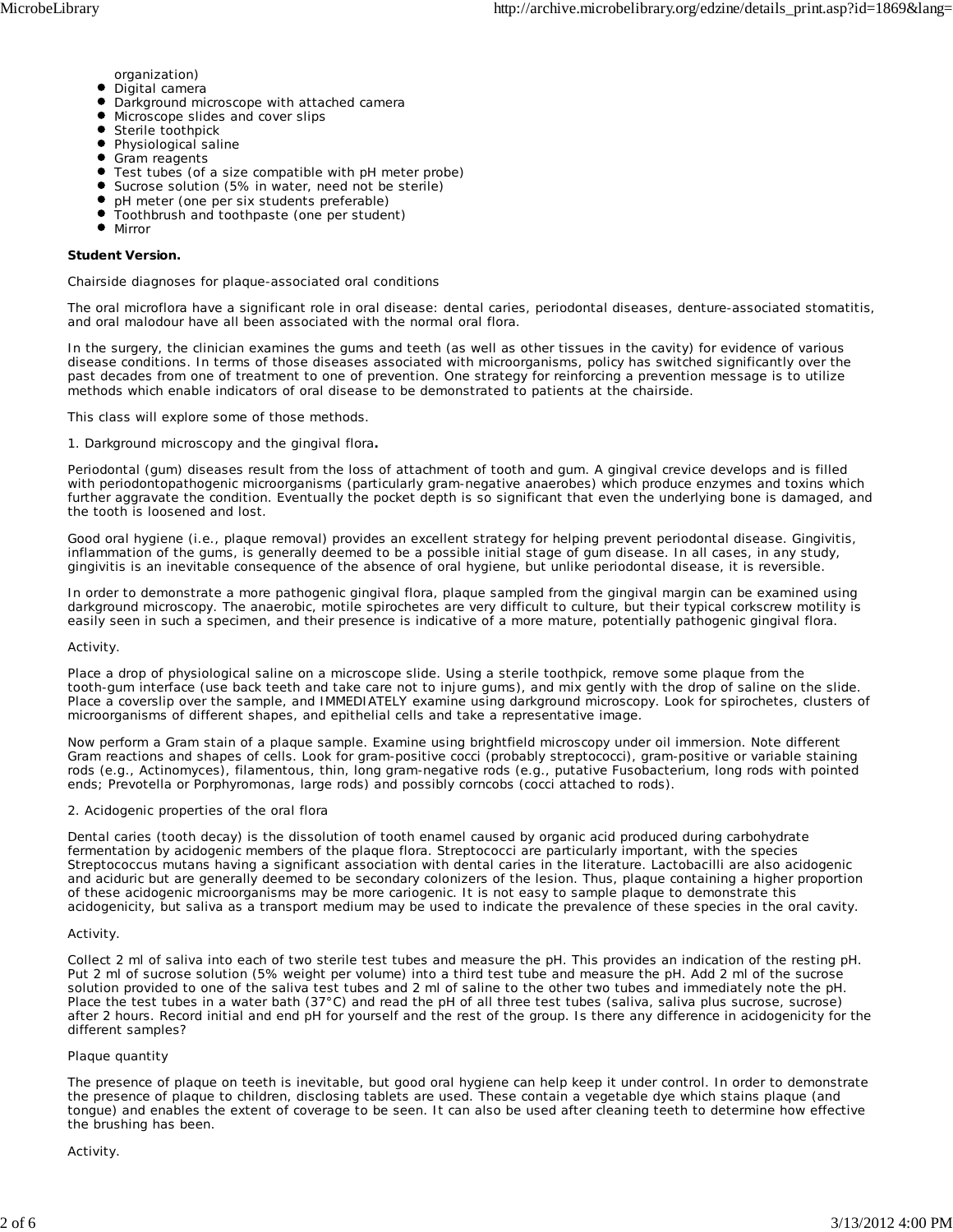Chew a disclosing tablet and examine your plaque. Take a picture of your disclosed plaque. Now clean your teeth!! NEW TOOTHBRUSHES AND TOOTHPASTE WILL BE PROVIDED.

#### *Decayed, missing, and filled teeth*

The decayed missing and filled teeth (DMFT) index provides an indication of the health status of the mouth (the higher the DMFT, the worse the health status) and is particulary useful for young children (less so for you as adults). The decayed, missing and filled surfaces (DMFS) accounts for teeth which may have more than one filling.

#### *Activity.*

Using the chart provided, count the number of decayed (shouldn't be any!) surfaces, missing teeth (possibly several), and filled (several) surfaces. Add these numbers together to obtain your DMFS value.

#### Record class results.

### **Practical report (marks out of 100)**

(20) Write a general introduction to the oral flora and dental plaque: what it is, its composition, etc. (approximately one side).

For each of the oral conditions explored in the class, write around half a page outlining the condition and its microbiological origin. Include information on oral malodour and denture stomatitis.

Thinking about the aims of the class, remind yourself about what a dentist does when you visit.

(20) For **dental caries**, describe the different methods available to the dentist for diagnosing the condition.

Describe and discuss the work that you have done (include graphs). Is there any relationship between the DMFS for an individual and their plaque acidogenicity? Would Stephan curves (pH versus time) help? (correlation?). Do you think the methods would work well in a dental surgery? How valid is DMFT-DMFS for your age group for assessing caries susceptibility?

Review the methods available for prevention and treatment.

(20) For **periodontal disease**, describe the different methods available to the dentist for diagnosing the condition.

Describe and discuss the work that you have done (include photograph). Do you think the method would work well in a dental surgery?

Review the methods available for prevention and treatment.

#### (20) **Concluding remarks**

Consider the following:

The success of chairside demonstrations to inform the patient regarding oral hygiene? Other chairside methods for diagnosing oral health? New strategies, for example, quantitative light-induced fluorescence. Other methods for informing the public about dental hygiene (leaflets, etc.)? Other strategies to improve the oral health of the general population? (fluoride?) Any information about minimum intervention strategy.

#### (10) **References**

Use of some introductory material from text books is acceptable, but mainly please use up-to-date references from the literature.

*Oral Microbiology* by Marsh and Martin provides an excellent introduction (not much on malodour or denture stomatitis).

You can use websites and leaflets, etc., for general public health information.

#### (10) **Presentation**

This report should be informative and could be very attractive!! You have images of your own mouth, and there are several additional images on the internet, etc.

#### **Faculty Version.**

STUDENTS MUST BE TOLD NOT TO CLEAN THEIR TEETH PRIOR TO THE CLASS: this is to enable the development of at least a 12-hour plaque, which may then present more indicators of maturity (more anaerobes, more diversity, more quantity).

The exercise is straightforward and the sheets provided to students give an outline of the background of the work and the etiology of the different infections, but the sequence of activities is important.

*Key points to reinforce*:

- The treatment of dental caries and gum disease is extremely costly due to the high levels of incidence of these preventable infections.
- **P** Personal oral hygiene is easy to maintain.
- Regular visits to the dentist are important.
- Prevention strategies are essential in oral care; the dentist and hygienist can help reinforce appropriate behaviour.  $\bullet$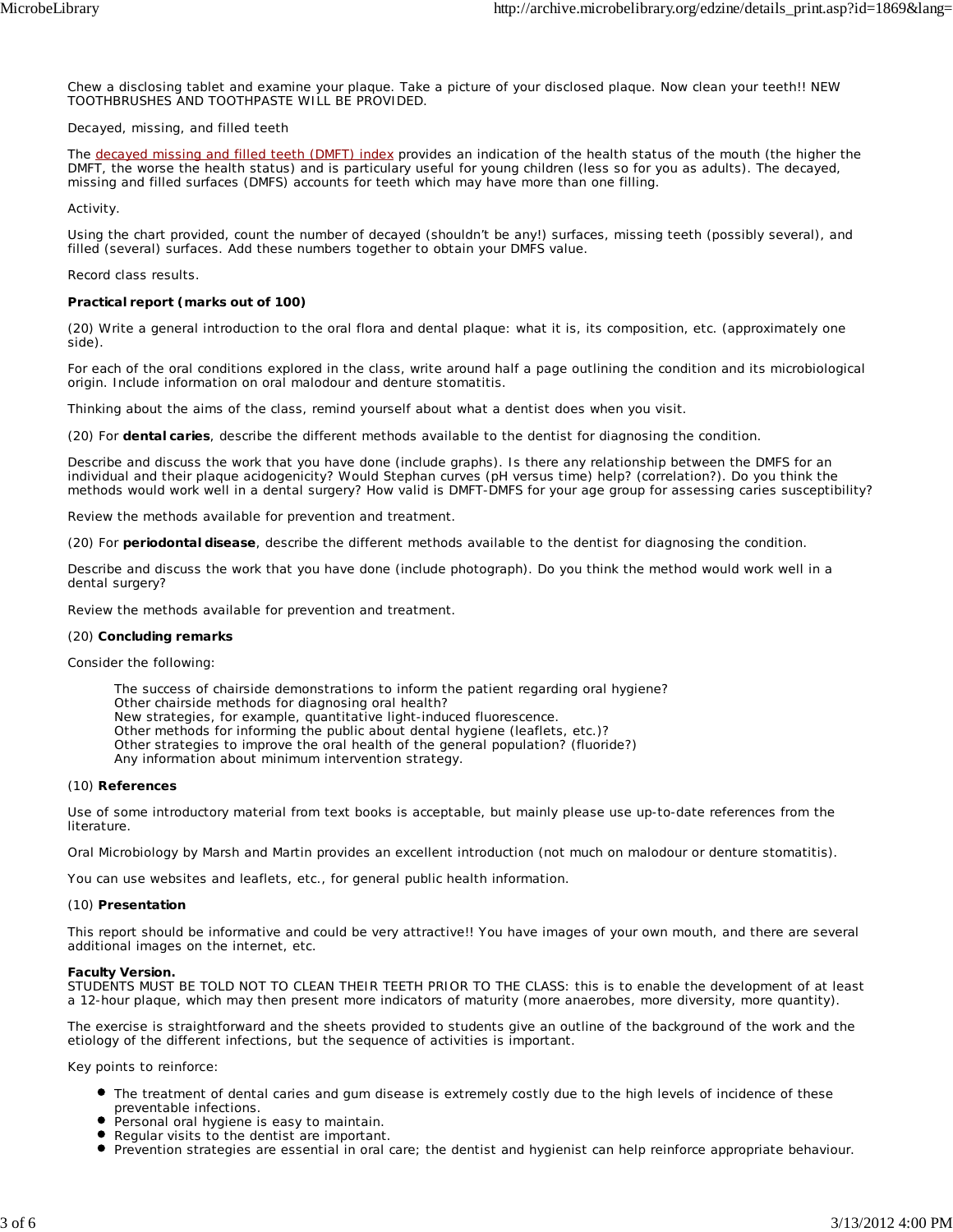#### Chairside demonstrations can help in this context.

#### *Microscopy*

Although logically the extent of plaque coverage on teeth should be the first step (disclosing agent), this activity may damage the viability of anaerobic microorganisms visualized using darkground microscopy. Thus the plaque Gram stain and darkground microscopy must be done first. Wet specimens must be examined immediately for darkground microscopy because the delicate anaerobes may die, and the liquid may dry out. The Gram smear may be left to dry and be fixed, stained, and examined later in the class.

I usually assemble the class around the darkground microscope, where the image is displayed on a screen, so that interesting and key features (microcolonies of rods and cocci, often microcolonies of different morphologies physically attached as they would be in plaque, "corncobs"—where cocci are attached to a rod, epithelial cells, isolated cells moving via Brownian motion, and spirochetes demonstrating corkscrew motility) may be pointed out. Photographs are taken of representative fields so that each student has a copy. Students prepare their specimen as required so that "fresh" specimens are examined, one by one. Using the Gram stain, the diversity of cells can also be noted but without motility. This can be done by students at their own bench; photomicrographs of their stains may be taken.

If the class is too large to gather around the microscope, a television monitor enables the whole class to observe microscopic fields.

#### *Monitoring acid production by salivary flora*

This part of the exercise takes longest (incubation period), so could be started next. There should be a pH fall over time, so if the class ends before 2 hours are up, take readings as late as possible in the class. The pH should fall when saliva is incubated with sucrose. At a pH of 5.5 or below enamel may demineralize. (Thus repeated "acid attack" caused by snacking during the day will generate more frequent pH falls and predispose to caries). There should be a difference between starting and ending pH. There may be a fall in the saliva control; this is due to metabolism of intracellular polysaccharide by the "starved" microorganisms and should be smaller than in the saliva-sucrose test mixture. There should not be a fall in pH of the sucrose solution. (Note: sometimes the pH of this solution is much lower than would be expected, sometimes due to the quality of the lab water supply. It is a good idea to check beforehand using different water supplies to ensure that this pH is as near neutral as possible. No buffers though!)

#### *Disclosing plaque*

Plaque may then be disclosed, images taken, and students issued with toothbrushes and toothpaste so that they can clean their teeth. It is important to provide this facility, both for oral hygiene purposes and since the disclosing agent stains oral tissues an unattractive bright red color (easily removed by brushing). Brushes and paste can often be obtained free from local oral health organizations or commercial producers. There is no harm in asking!

This method is used to demonstrate to children the efficiency of their brushing (disclose after brushing instead of before). It is also used in many research projects to estimate the efficiency of oral hygiene products. A measurement of coverage of surface by plaque is made, often using computer-based image analysis.

#### *Calculating decayed, missing, and filled surfaces (DMFS)*

When breath is fresh and teeth are clean, this is a good time to calculate DMFS. Students use a guide which indicates where teeth should be and can note where teeth are absent or filled. There should not be any decay. Students can assess their own DMFS using a mirror or ask a (good) friend to help! Decayed, missing, and filled teeth (DMFT) measures only total teeth affected; DMFS takes into account teeth which have more than one affected site (i.e., more than one filling).

This method is used to determine the oral health of children, where the main cause of tooth loss is tooth decay. The higher the DMFT, the worse the oral health status. In older individuals, the reasons for tooth loss are more varied, thus the DMFT cannot be used in the same way. However, the number of fillings should provide an indicator of past caries experience, which is interesting, but which is not necessarily related to current cariogenicity or acidogenicity of plaque (as indicated by monitoring pH changes). Often older (mature) students have had a higher caries incidence, reflecting the different approach to dental treatment in the past and present (treatment as opposed to prevention). The impact of fluoride in toothpaste on caries incidence has been significant. The DMFS index enables the incorporation of this information, where for example there may be several fillings on one tooth, which will give a higher DMFS than DMFT.

Class data are pooled at the end of the exercise, and general trends noted. The initial pH values may differ between students. In order to compare pH fall, the difference between initial and final pH may be calculated and used to plot data. There should be a range of properties demonstrated across the class. Any relationship to DMFT could be discussed (i.e., a DMFT of zero and a negligible pH fall would be logical, as would the opposite, a high DMFT and large pH fall. However, since DMFT is recording past dental history, this relationship may not be obvious, especially if teeth have been removed for reasons other than for tooth decay).

#### **Safety Issues.**

The main safety issue in this exercise is the sampling of plaque. Some states will not allow this procedure. Faculty should check this.

Ethical considerations should be made; ethical approval may be required.

Students should sample only their own plaque.

If students are permitted to sample plaque in their own home (rather than in the laboratory) for carriage to the laboratory, then a sterile reduced transport fluid is required to extend the potential viability of the delicate anaerobes; a small volume (0.5 ml) in a sterile, small, screw-topped container should be provided to the students, along with a sterile toothpick. Plaque should be sampled in the morning. Teeth should not be cleaned that day until the end of the appropriate laboratory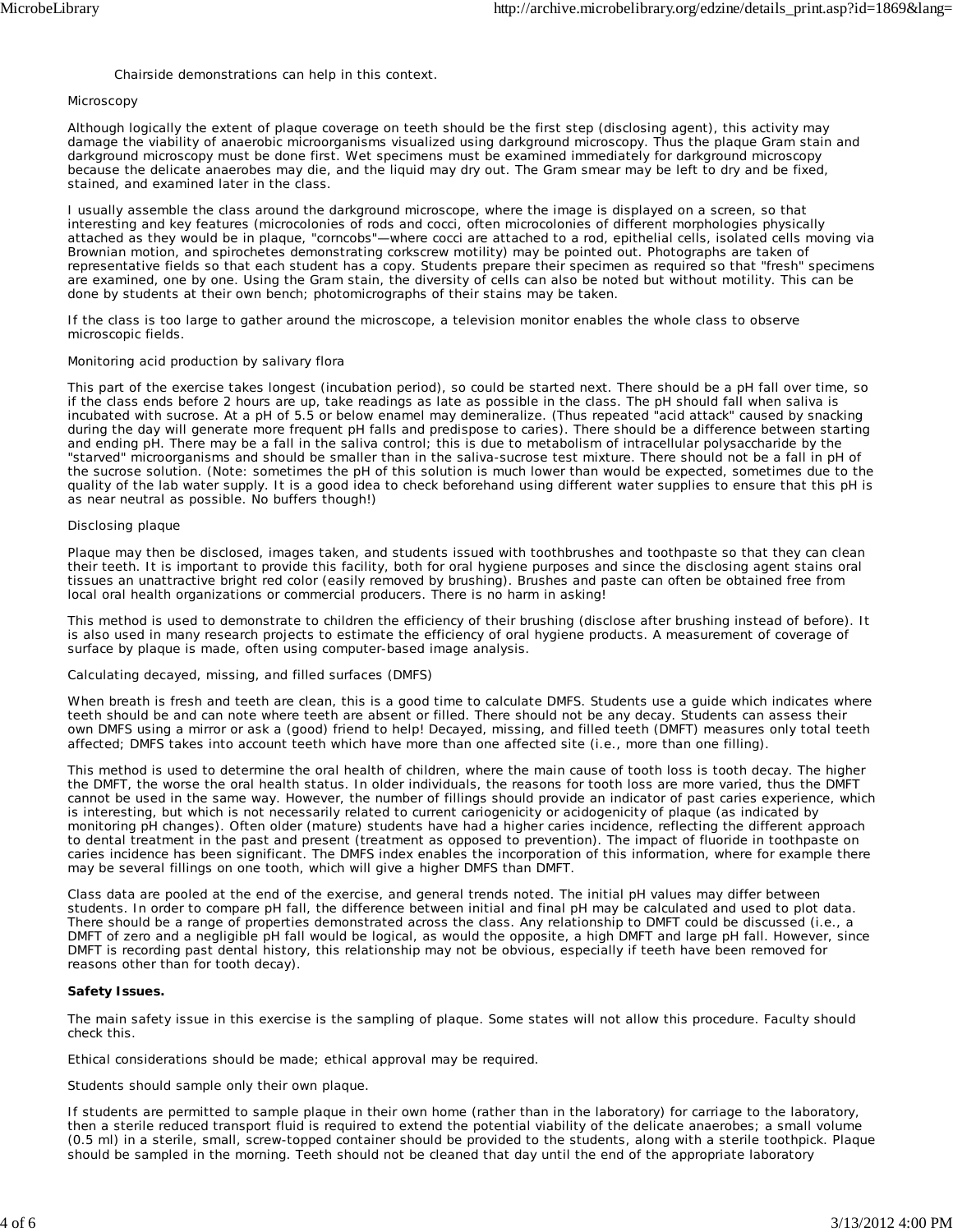exercises. If sampling at home, students should carry out the procedure in the bathroom, using a mirror to locate the tooth-gum margin of the back teeth. By gently scraping the toothpick across the margin, plaque should be collected on the point. The toothpick plus plaque is then placed in the transport fluid. The stick should be bent or broken so that the top can be screwed on tightly.

Since there is no cultivation of microorganisms, the need for aseptic technique to reduce contamination post sampling is obviated. Reagents used in the class need not be sterile.

It is not necessary for all students in a class to examine their own plaque; general principles are conveyed after, usually, three or four samples are visualized. It is preferable that plaque is fresh and not brought from home, since many of the anaerobes, particularly the spirochetes, will not survive. Perhaps teaching assistants or faculty could use their own plaque samples, if permitted by state regulations.

#### **ML Safety Statement regarding Environmental Isolates**

The Curriculum Resources Committee recognizes that isolated organisms can be a powerful learning tool as well as a potential biological hazard. We strongly recommend that:

- · Environmental enrichment laboratories should only be performed in classes in which students have been trained to work at a BSL2.
- · Direct environmental samples (eg. soil, water) which are known to contain infectious organisms should be handled according to the biosafety level of that infectious agent.
- · Cultures of enriched microorganisms, derived from environmental samples, should be handled using Biosafety Level 2 precautions.
- · Mixed, enriched or pure cultures of microorganisms from environmental samples with a significant probability of containing infectious agents should be manipulated in a biosafety cabinet if available.
- · Where possible, media used for the enrichment of environmental isolates should contain an appropriate anti-fungal agent.
- Instructors should be aware if they are teaching in regions with endemic fungi capable of causing systemic infections, and should avoid environmental isolations.

### **ASSESSMENT and OUTCOMES**

#### **Suggestions for Assessment.**

Students are provided with information indicating requirements on their procedure sheet. A report of the exercise, accompanied by additional background information, provided the assessment of the exercise. Images taken in the laboratory, as well as images sourced from the internet were to be included, as well as any appropriate data presentation and analysis.

#### **Field Testing.**

This class has been carried out once (2004) as an emergency measure due to laboratory remodelling. The class of 16 had to perform the exercise and obtain results in one session. Learning was significantly reinforced and evidenced by the laboratory reports produced for assessment.

The exercise was submitted to the American Society for Microbiology for discussion at the 2004 Undergraduate Microbiology Education Conference, prior to submission for Curriculum Resources, since the author felt that the content might be of value particularly for faculty involved with allied health or nonmajor students. During discussion at the conference, this premise was reinforced by contributions from the appropriate sectors. Other points raised have been addressed in the supplementary materials section below.

#### **SUPPLEMENTARY MATERIALS**

#### **Possible Modifications.**

This exercise lends itself to considerable modification and development.

#### *Simplification:*

Extend the exercise across two sessions: one addressing plaque quantity, staining, and examination and the other examining acid production. This would allow more time to discuss principles and examine findings.

Acid production—instead of measuring pH, a universal pH indicator (Fisher) could be included in the test tube mixes, with the color change being compared with standards already provided.

#### *Sophistication:*

1. Plaque quantity. The amount of plaque on teeth could be quantified by some sort of area coverage estimate (Lennox) and comparisons made between individuals and/or teeth in the same mouth. Some individuals accumulate plaque more easily or rapidly than others. Plaque accumulates particularly at the tooth-gum interface, within defects on the enamel, and on teeth which are less exposed to "cleaning" by lips, cheeks, and tongue movement.

2. pH changes. Monitoring change in pH over time during incubation of saliva with sucrose will enable the construction of Stephan curves (pH versus time). The largest changes occur within the first few minutes of incubation. Pure cultures of microorganisms could be compared with plaque suspensions. *Streptococcus mutans* for example, is the most acidogenic species, and generally acknowledged to be cariogenic. For such comparisons however, there needs to be some standardization of inoculum in the incubation mix. High concentrations of cells are required to enable rapid pH changes to be monitored in a fairly short time.

A different approach could be to use different food substrates to monitor pH change, such as sucrose, glucose, lactose, sorbitol, xylitol, and other sucrose substitutes (e.g., saccharin and aspartame).

Students could be set a challenge to devise their own experiment using the selected substrate and microorganism.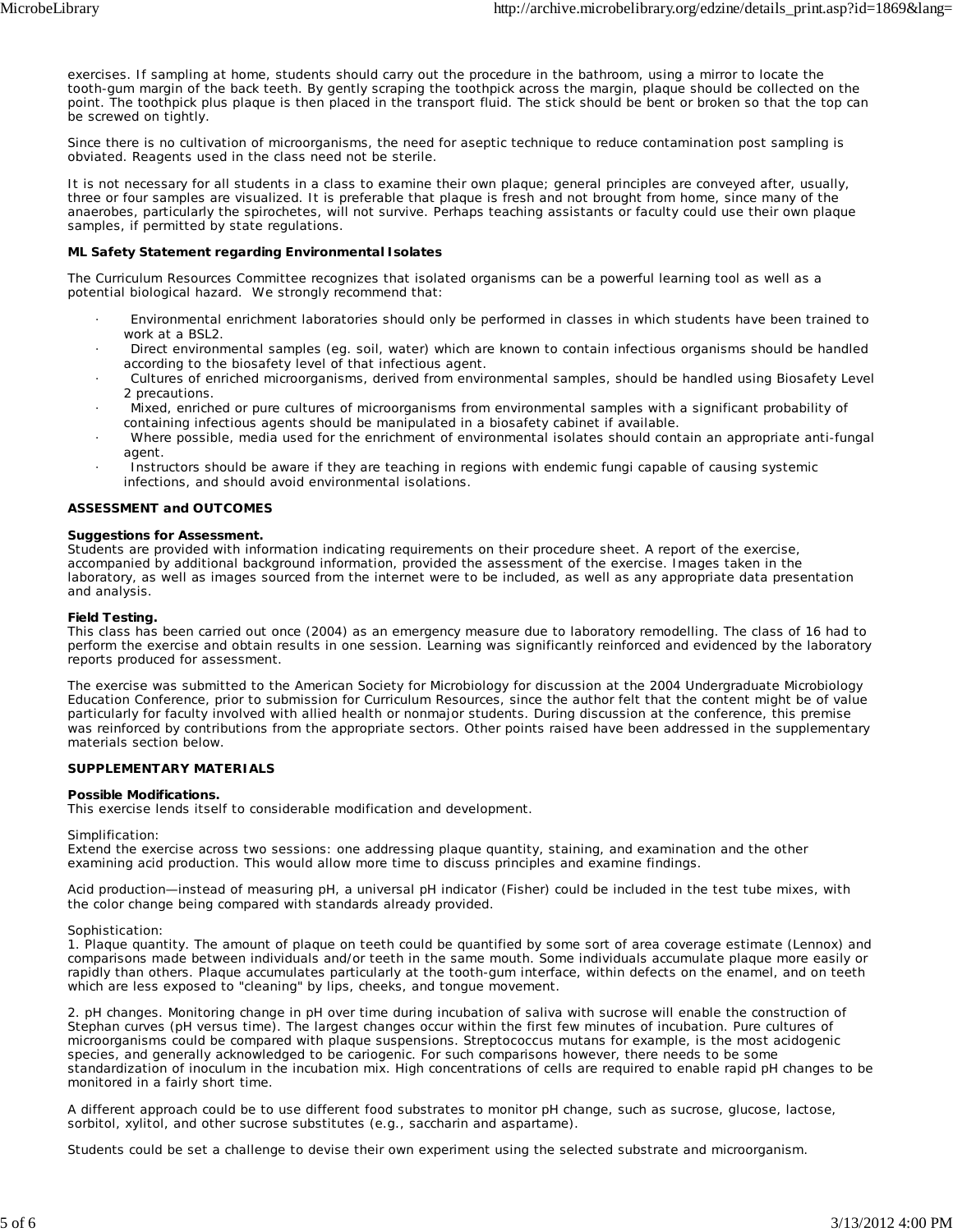3. Microbiology of plaque. Culture of plaque samples using selective media (see *A Laboratory Class Exploring Oral Biofilms and the Contamination of Toothbrushes* exercise), investigation of obligate anaerobic species, preliminary identification of predominant isolates, use of molecular identification techniques, etc.

## **References.**

**Verran, J.** 2004. A laboratory class exploring oral biofilms and the contamination of toothbrushes. ASM MicrobeLibrary. [Online.] http://archive.microbelibrary.org//asmonly/details.asp?id=1437.

#### Information on Stephan curves methods:

**Drucker, D. B., and J. Verran.** 1980. Comparative effects of the substance-sweeteners glucose, sorbitol, sucrose, xylitol and trichlorosucrose on lowering of pH by two oral *Streptococcus mutans* strains in vitro. Arch. Oral Biol. **24:**965–970.